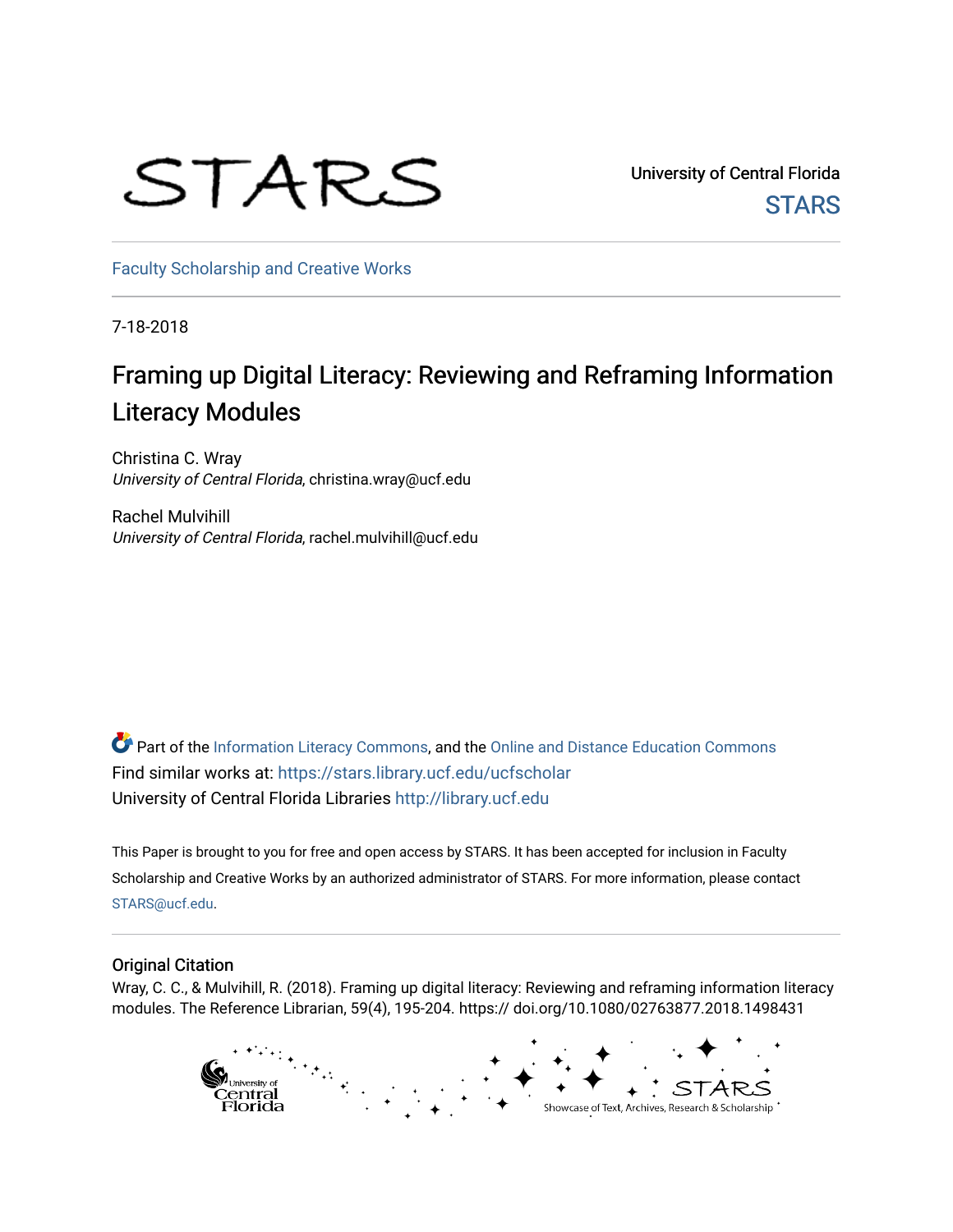### Framing up Digital Literacy: Reviewing and Reframing Information Literacy

Modules

Christina C. Wray

Rachel Mulvihill

University of Central Florida

Post-Print version

Official Publishers Version:

Wray, C. C., & Mulvihill, R. (2018). Framing up digital literacy: Reviewing and reframing information literacy modules. T*he Reference Librarian*, *59*(4), 195-204. https:// doi.org/10.1080/02763877.2018.1498431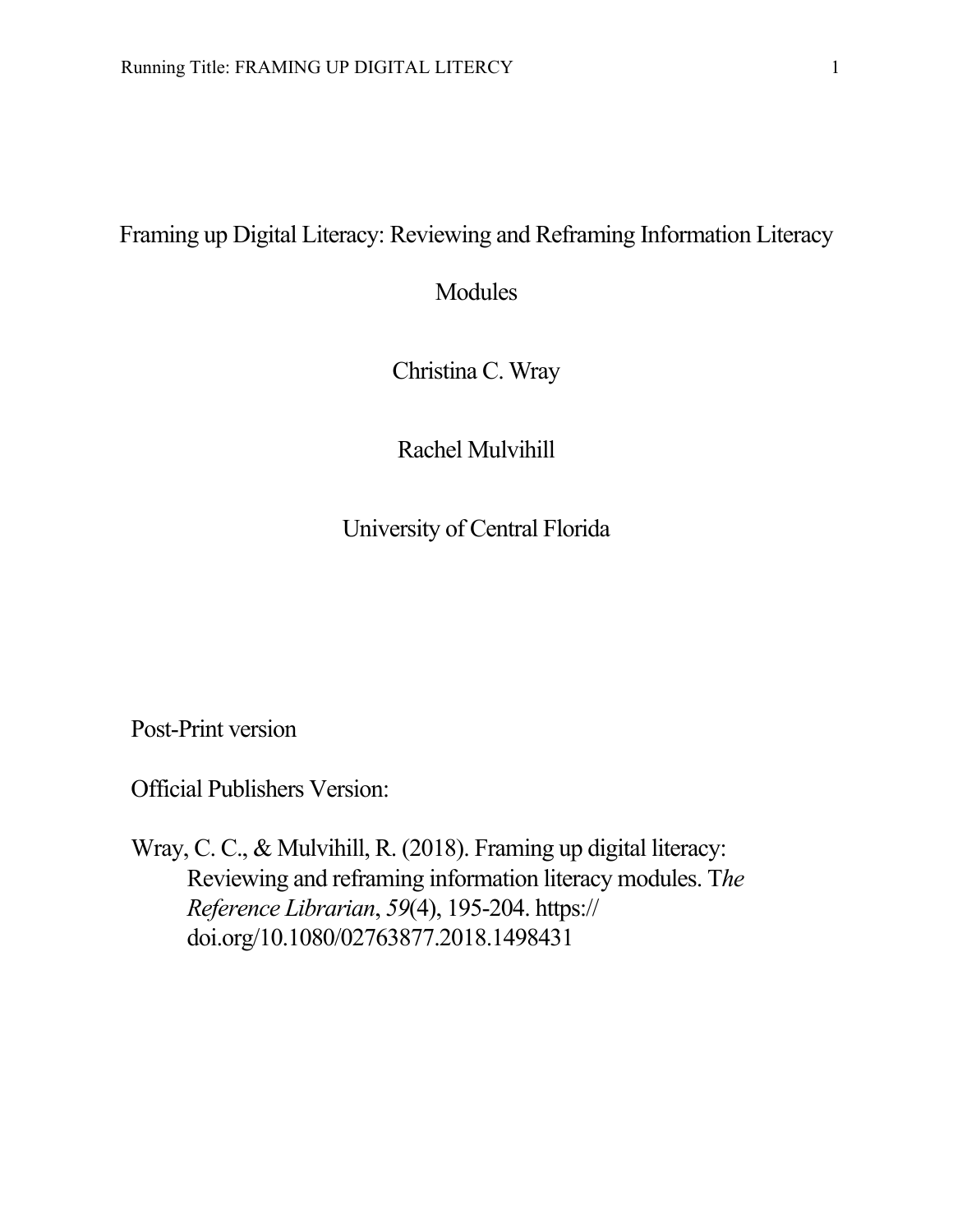#### **Abstract**

When it comes to updating Information Literacy modules, it can be a daunting task to know where to start. This article will explore utilizing the ACRL Information Literacy Framework to identify skill gaps in the modules, create learner-centered experiences, and incorporate 21st-century literacy skills.

Keywords: Information literacy, online learning, library instruction evaluation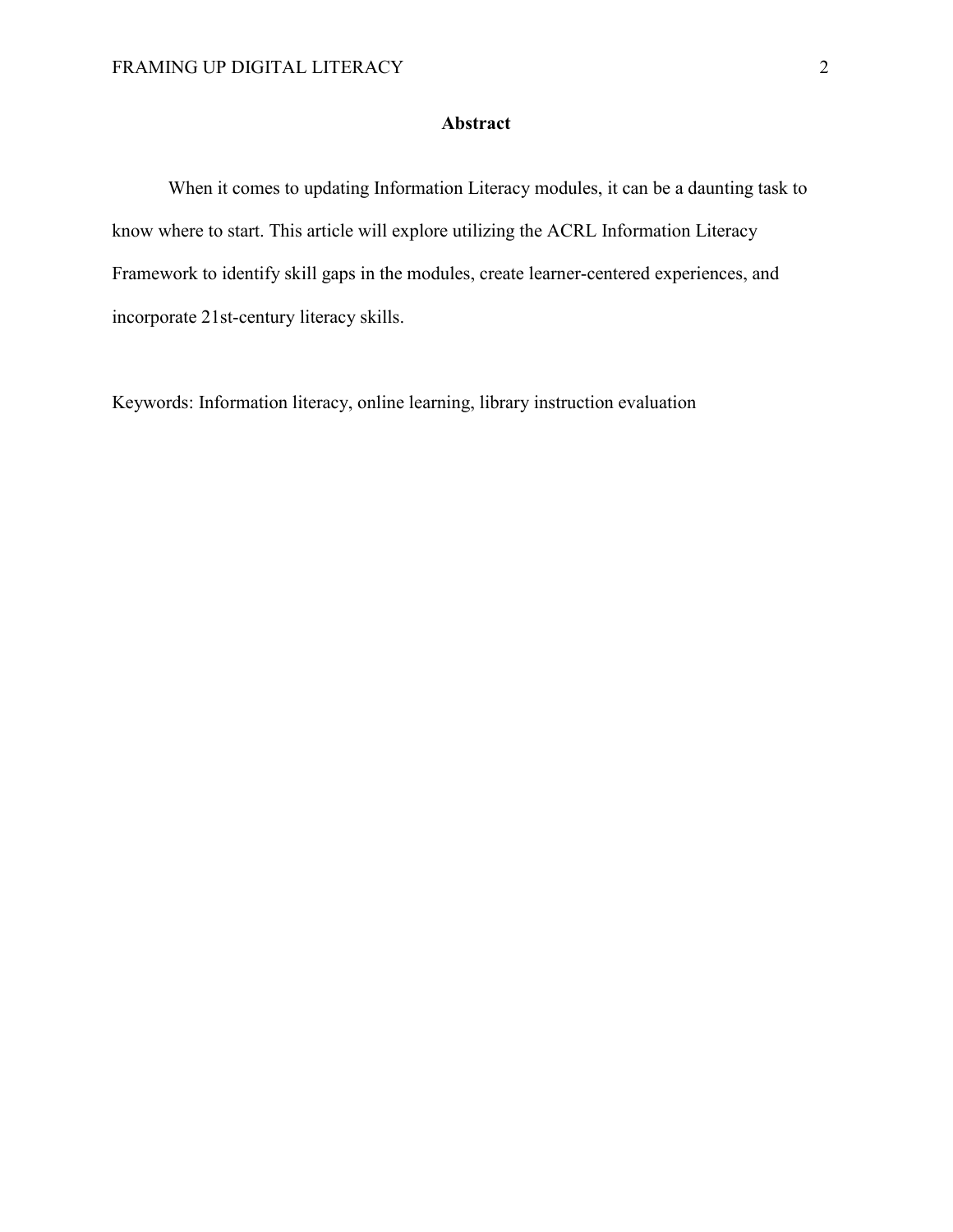#### **Introduction**

From 2008–2012, the Library at a large metropolitan university created a series of Information Literacy Modules that faculty could easily integrate into their courses and curriculum. The InfoLit Mods, as they are commonly known, were designed to help students develop the foundational skills needed to actively participate in a scholarly community. The modules' learning objectives were based on the Association of College & Research Libraries' (ACRL) Information Literacy Competency Standards for Higher Education (Association of College & Research Libraries [ACRL], 2000), which have since been rescinded and replaced by the Framework for Information Literacy for Higher Education (American Library Association [ALA], 2016). Due to the shifting information landscape of the past few years, librarians at this institution have decided that a major update to the modules is in order, and this article details the planning stages of the project.

The authors will outline a review of the evaluation process of the existing modules, attempts to align module content with the Information Literacy Framework, and plans for developing updated content. While the full set of modules (University of Central Florida [UCF], 2018) covers topics ranging from "Avoiding Plagiarism" to "Conducting a Literature Review," several specifically address media literacy including "Evaluating Web Sites" and "Understanding the Information Cycle." In light of the recent national focus on fake news and media bias, media literacy skills have become increasingly important. The goals of this project are to create a comprehensive series of modules that are grounded in the ACRL Information Literacy Framework, are designed with the learner in mind, sustainably support student learning in meaningful ways and are meeting the instructional needs of faculty, and incorporate 21st century library skills.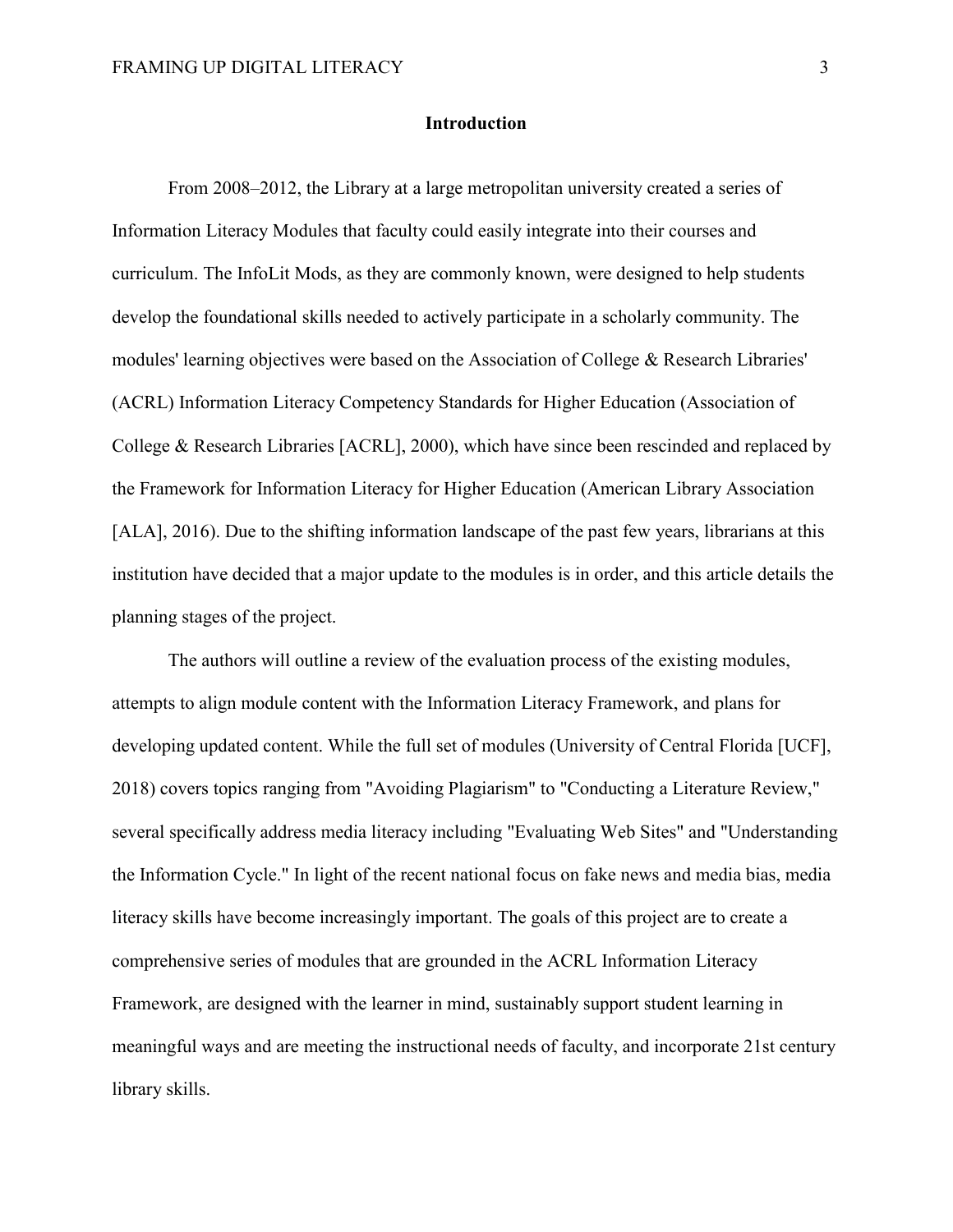#### **History of the Modules**

In 2006, based on a white paper written by librarians, Information Fluency was chosen as the University's Quality Enhancement Plan. The Quality Enhancement Plan (QEP), part of the reaffirmation of accreditation by the Southern Association of Colleges and Schools Committee on Colleges, is a multi-year project intended to impact student learning across campus (University of Central Florida, 2006). With information literacy being one component of Information Fluency, the Libraries played a major role in the implementation of the QEP. A new library department, Information Literacy & Outreach, was created to support the QEP efforts, and an Information Literacy Librarian was hired with funds provided by the University's QEP unit, the Office of Information Fluency. Although the department name changed in 2017 to Teaching & Engagement, information literacy is still one of the focuses of this team. More about the history of the Information Literacy & Outreach department, the Information Literacy Modules, and the QEP at the University can be found on the Libraries' Teaching & Engagement department LibGuide (http://guides.ucf.edu/Modules) and the Information Fluency web page (http://if.ucf.edu/).

The modules were created between 2008 and 2012 and are the product of a collaboration between the Information Literacy & Outreach department of the Libraries, and the University's Center for Distributed Learning (CDL). As the modules were being designed, CDL was developing a learning object repository which would eventually become Obojobo, the platform for the Information Literacy Modules. The Office of Information Fluency, in addition to funding an Information Literacy Librarian position, also provided funding for an Instructional Designer to contribute to module development.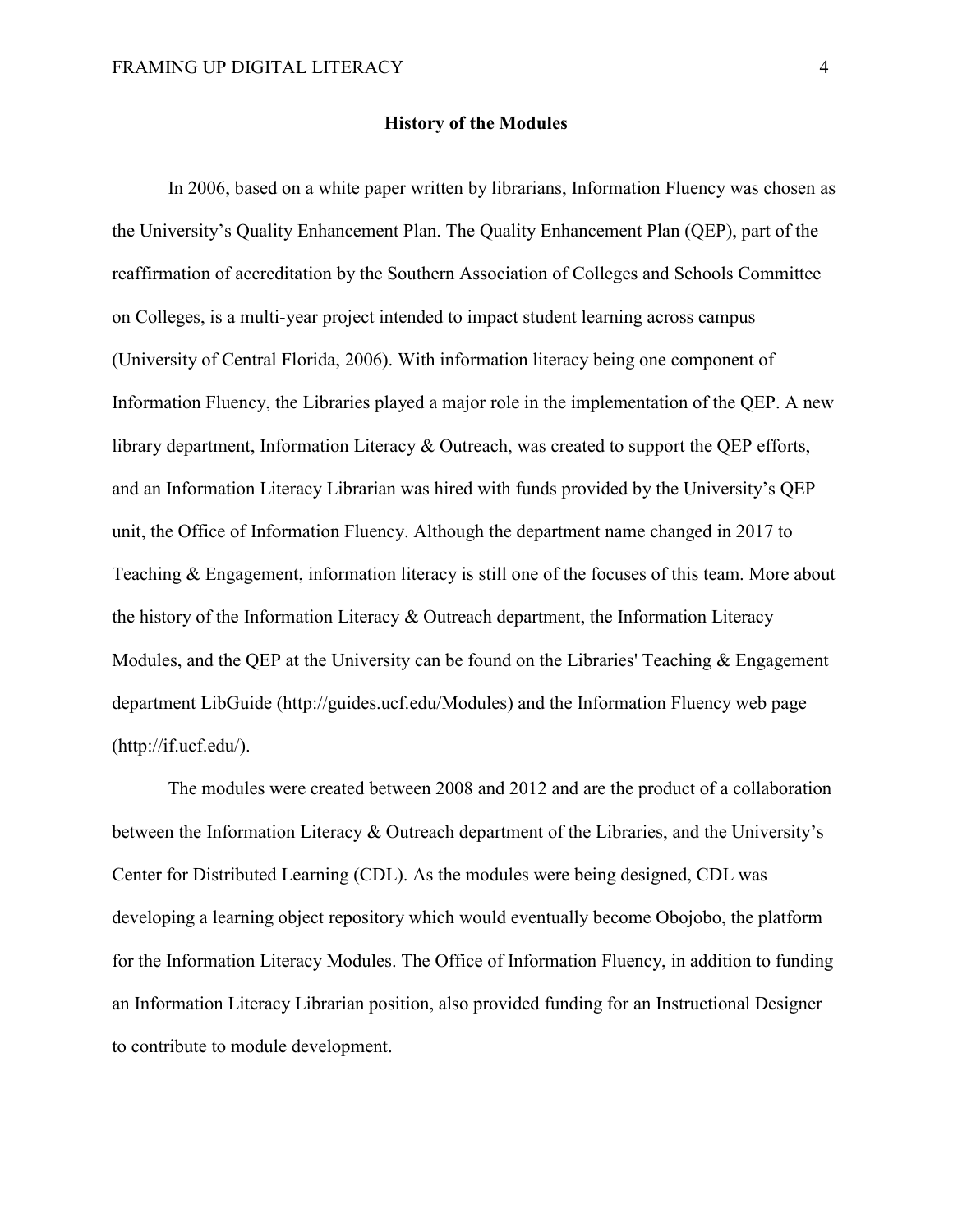The modules are based on the Association for College and Research Libraries (ACRL)'s Information Literacy Competency Standards for Higher Education (ACRL, 2000), which were in effect from 2000-2016, when they were rescinded and replaced by the Framework for Information Literacy for Higher Education (ALA, 2015). One motivation for updating the modules is to reflect the knowledge practices and dispositions outlined in the Framework.

The modules are housed in the Obojobo authenticated system, with login requiring students' network ID and password. Each module contains a learning objective, content pages including multimedia content, a section of interactive practice questions with immediate feedback, and an assessment. Scores are calculated immediately, displayed to the student, emailed to the student's campus email address, and available for faculty to download or import into their gradebook. Modules that are assigned directly through Canvas, the University's learning management system, sync scores with the Canvas gradebook. There is a badging program tied to the modules, with opportunities to earn a badge for each module completed with an assessment score of 80% or better and to earn higher level badges for completing multiple modules in certain categories. More information on the badging initiative, using the Credly digital credential system adopted elsewhere on campus, is available on the Information Literacy Web site (http://infolit.ucf.edu/faculty/badges/).

#### **Current Use**

The Information Literacy Modules are used broadly across campus, primarily by faculty assignment. Their use has grown steadily since their introduction. Faculty buy-in and adoption was initially achieved through partnership with the University's Center for Distributed Learning and Faculty Center for Teaching and Learning. Sessions seeking faculty input and feedback into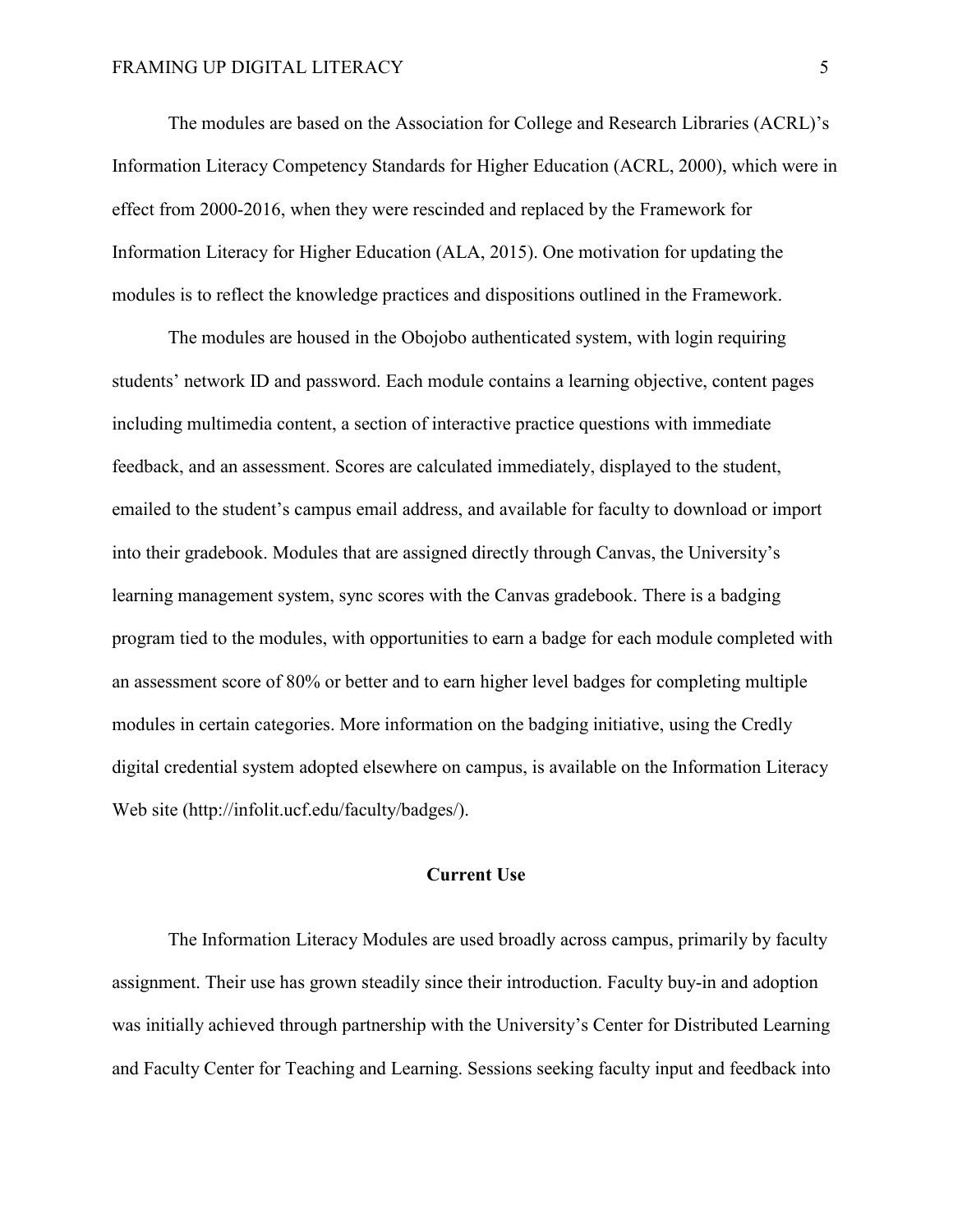module topics and content were held throughout the development process, and workshops and orientation sessions have helped spread the word about the modules in intervening years.

The most popular modules historically have been Citing Sources and Avoiding Plagiarism; each has a separate module for APA and MLA style. Other modules include Conducting a Literature Review, Creating a Search Strategy, Evaluating Web Sites, Focusing an Information Search, Moving into Discipline Specific Research, Recognizing a Research Study, Selecting Articles for Academic Assignments, and Understanding the Information Cycle. Use of each module varies. In the 2016-2017 academic year, 13,105 unique students completed a total of 66,258 assessments. This is an increase of 67% more students and 58% more assessments completed over the same time period in 2012-2013. With the University's total student enrollment of approximately 64,000 in Fall 2016 (UCF, 2017), that is approximately 20% of students reached, or 1 out of 5 students completing at least one module in the 2016-2017 academic year. Some instructors allow students to have multiple attempts at a module in order to master the material and improve their score. Some instructors assign multiple modules to their classes, and some students complete modules without them being tied to an assignment. Anecdotally, library staff have also learned that the Citing Sources and Avoiding Plagiarism modules have been assigned as a sort of sanction when students are suspected of plagiarism or incomplete or inaccurate attribution in their class work.

The modules are considered a great success at the University and are certainly one of the most successful and enduring projects to come out of the QEP. While a new QEP topic was chosen in 2016 for the next accreditation cycle, the Libraries' and the University's commitment to maintain the modules has not waivered.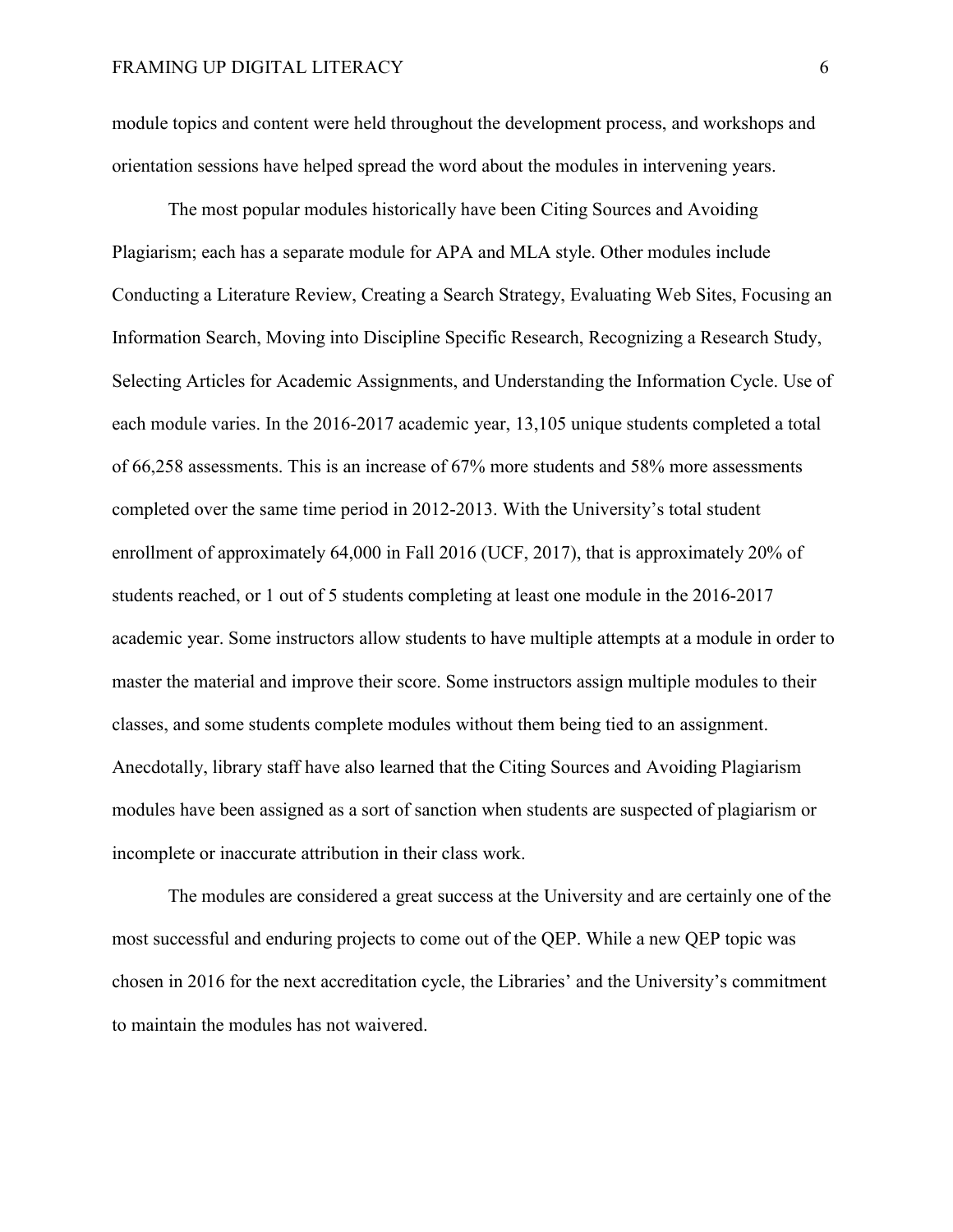Some of the factors that make the modules popular and successful are their scalability, sustainability, and interactivity. With such a large student body, it is difficult to provide library instruction and information literacy education on a large scale, but the modules allow the Libraries to reach a large percentage of students. While the design and production of the modules took several years and maintenance is ongoing, the effort put into the project is certainly worth the outcomes.

The modules are also the impetus behind many partnerships and relationships the Libraries have forged across the university. The most notable and enduring of these partnerships are between the Libraries and the Center for Distributed Learning and the Faculty Center for Teaching and Learning, but also with many academic departments and individual faculty.

Alas, as with any large-scale project, content and technology become outdated. In addition to the simple eventuality of becoming dated, there were other challenges facing the modules. The number of modules had become unwieldy, even with two modules being retired in 2015. The Managing References Using RefWorks and Maximizing Google Scholar modules were difficult to maintain and better served by transitioning to robust LibGuides. In early stages of planning the modules, there were ideas in place to expand the module offerings greatly over the years. In reality, instructors may find the existing 12 modules to be overwhelming and difficult to differentiate when deciding which to assign. Maintenance of the modules has been ongoing over the 10 years since the first modules' debut, but updating content without overhauling modules is difficult with such rapid changes in the information landscape over the past decade. Maintenance of the interactive elements (originally created in Flash) have also proven difficult. Even having a strong relationship with the staff in the Center for Distributed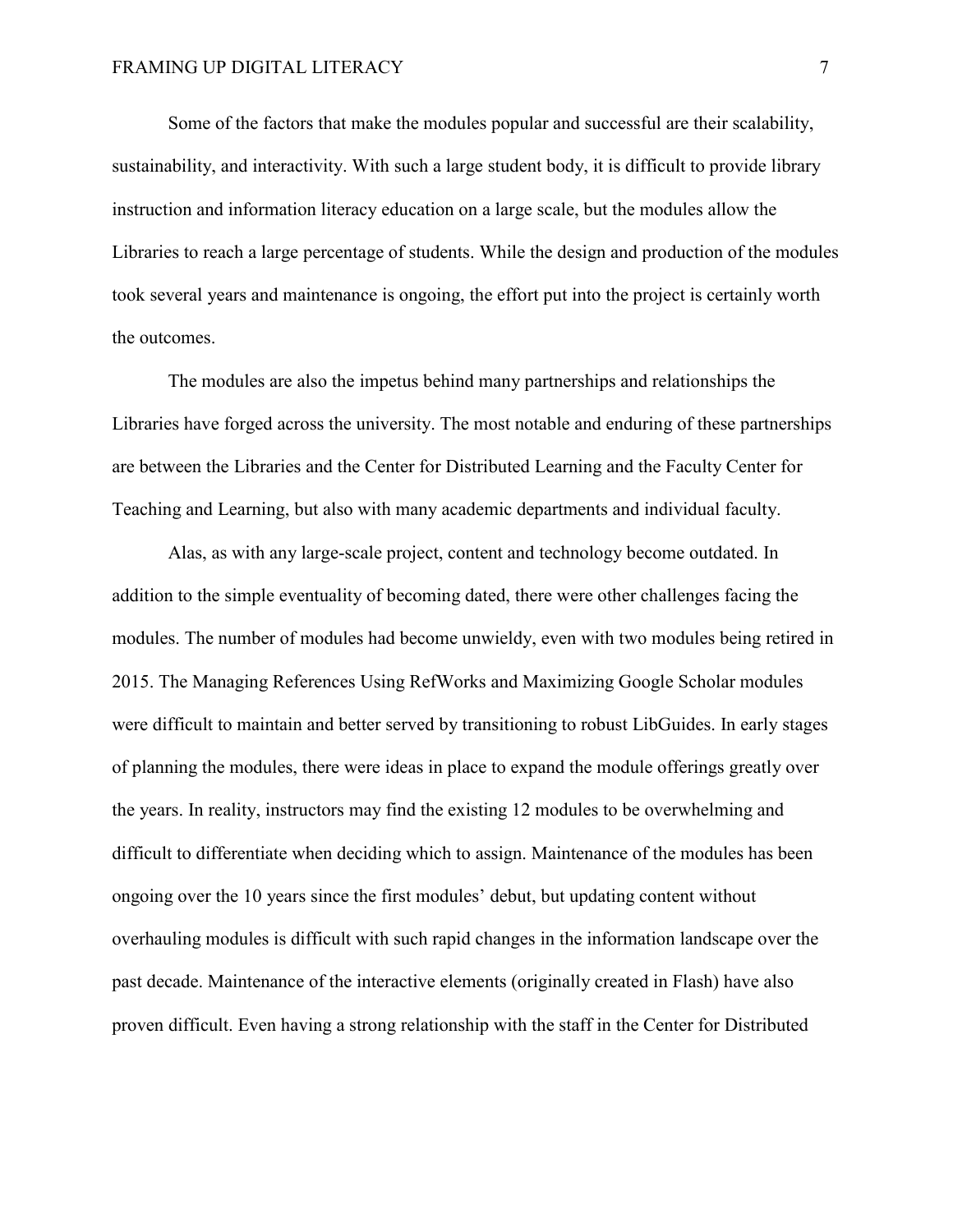Learning who originally built the elements, changes in priorities and staffing over the years have led to less time devoted to updating the activities when necessary.

#### **Evaluate Existing Modules**

The first step to updating information literacy modules was to decide whether to modify the current modules or start fresh. There are advantages to both options, but it can be difficult to choose what will work best. The following questions can help frame the decision-making process.

- Does the content meet your new learning objectives?
- Will you publish the updated modules on the same platform?
- Does the format meet expected technology standards?
- Is the content designed using best practices for online instruction?
- Do you have the staff capacity to develop new modules in a timely manner?
- Does current staff have the technical expertise to develop new modules; if not is there administrative support to hire appropriate staff?

#### **Learning Objectives**

The Information Literacy Modules were created with the goal of improving student information literacy skills, based on the ACRL Information Literacy Standards. As the information landscape has changed in the last decade, so have skills needed to be effective consumers of information. The ACRL Framework for Information Literacy (ALA, 2015) provides a flexible structure to address information literacy at all levels of academic life. Updating the modules to utilize the ACRL Framework as the foundation for the learning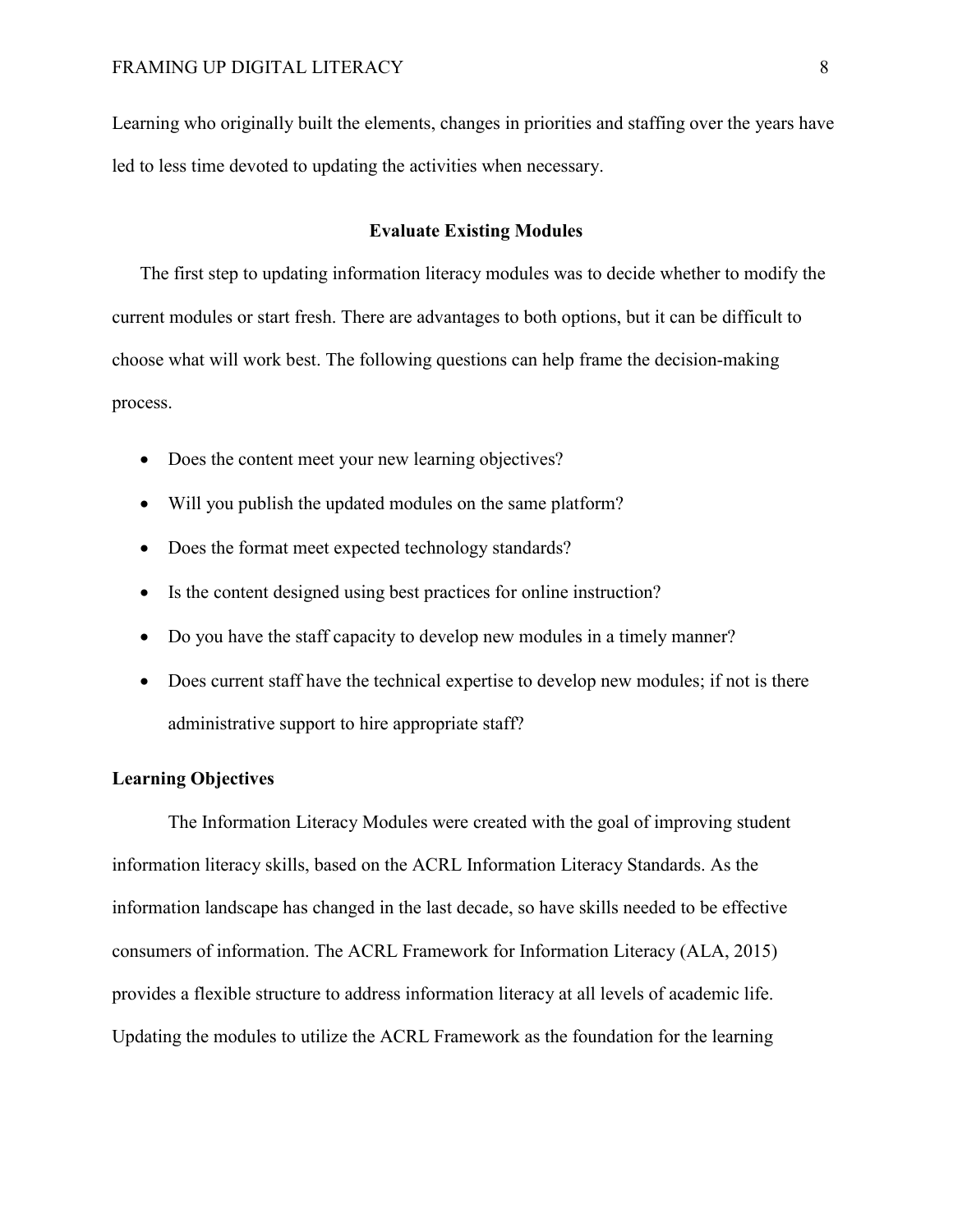objectives will help ensure that students achieve the necessary skills and increase the audience for the modules by allowing for more advanced skills to be introduced.

#### **Technology**

The original Obojobo platform was an excellent tool when the modules were created; however it no longer meets the expectations of students or the accessibility standards necessary to serve library patrons. Fortunately, CDL is currently working on developing an updated platform, known as Obojobo Next, which utilizes current best practices, allowing it to work on mobile devices as well as provide interactivity without relying on Flash objects. Using the current platform that the modules were developed in is no longer an option.

#### **Instructional Design**

The design of the modules utilized the principles of Wiggins and McTighe's (2004) *Understanding by Design* to create effective online learning opportunities, however in many ways they were hampered by the technology of the time. The new Obojobo platform allows for personalized learning options and greater "chunking" of content with more opportunities for student engagement and interactivity. This will allow the designer to fully implement the *Understanding by Design* model.

#### **Staff**

Currently the library's Teaching & Engagement department at the University has the instructional design and technological skills to update module content and move them to the new system or create new modules. Given the transition to the ACRL Framework, the development of a new platform to host the modules, the greater flexibility in instructional design provided in the new platform, and the current staff makeup, it was decided that developing new modules was the best option.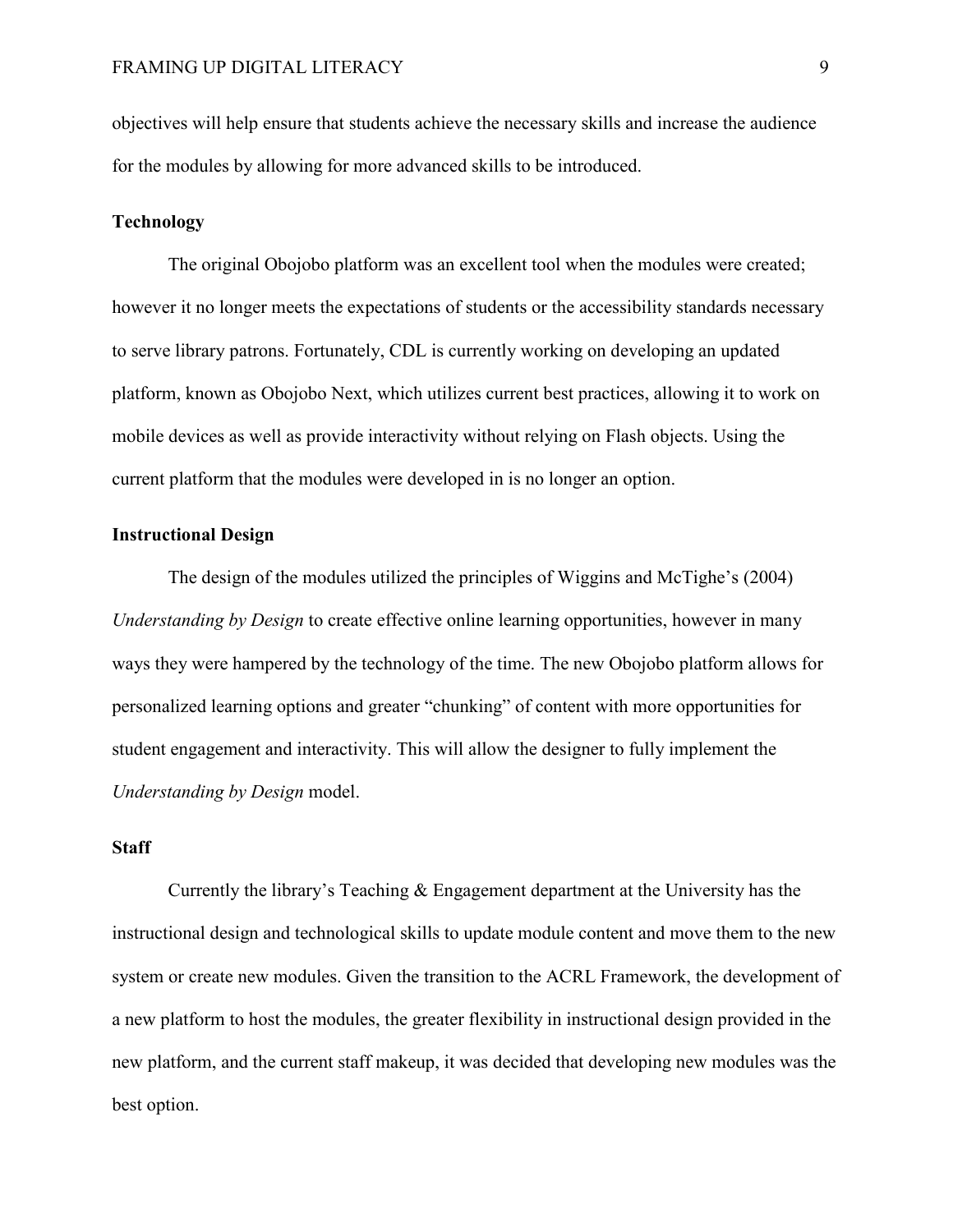#### **Steps to Success**

Once it was decided to develop new modules instead of updating the current modules, it was important to develop a plan to ensure that the needs of faculty and students are met, the modules continue the growth pattern of the current modules, and that the new modules align with the ACRL information literacy framework.

#### **Collecting Data**

Overhauling a product that is highly successful can be a daunting task. It is important to involve stakeholders in the process to ensure that by "improving" the modules they are not inadvertently made less useful. Stakeholder input will be gathered through a three-phased mixedmethods research project. Phase one will be a survey with a combination of multiple choice, Likert and short answer questions that will be distributed to all faculty at the University. This survey will gather information about how faculty use the modules, content they believe to be essential, gaps in the current content, and why some faculty choose not to use the modules at all. Phase two will be semi-structured interviews with 10 faculty who regularly use the modules and 10 who are aware of the modules but do not currently use them. Initially, survey participants in Phase one will be asked if they are willing to participate in further research. If a full sample cannot be recruited from survey participants, use statistics from the previous five years will be analyzed to identify potential participants. The final phase of this project will be to contextualize the qualitative data gathered in Phases one and two with the quantitative data that can be pulled from the Obojobo platform. This information can be coupled with a larger, ongoing research project being conducted by the Libraries to gauge the impact of library services on student success (Beile, 2017).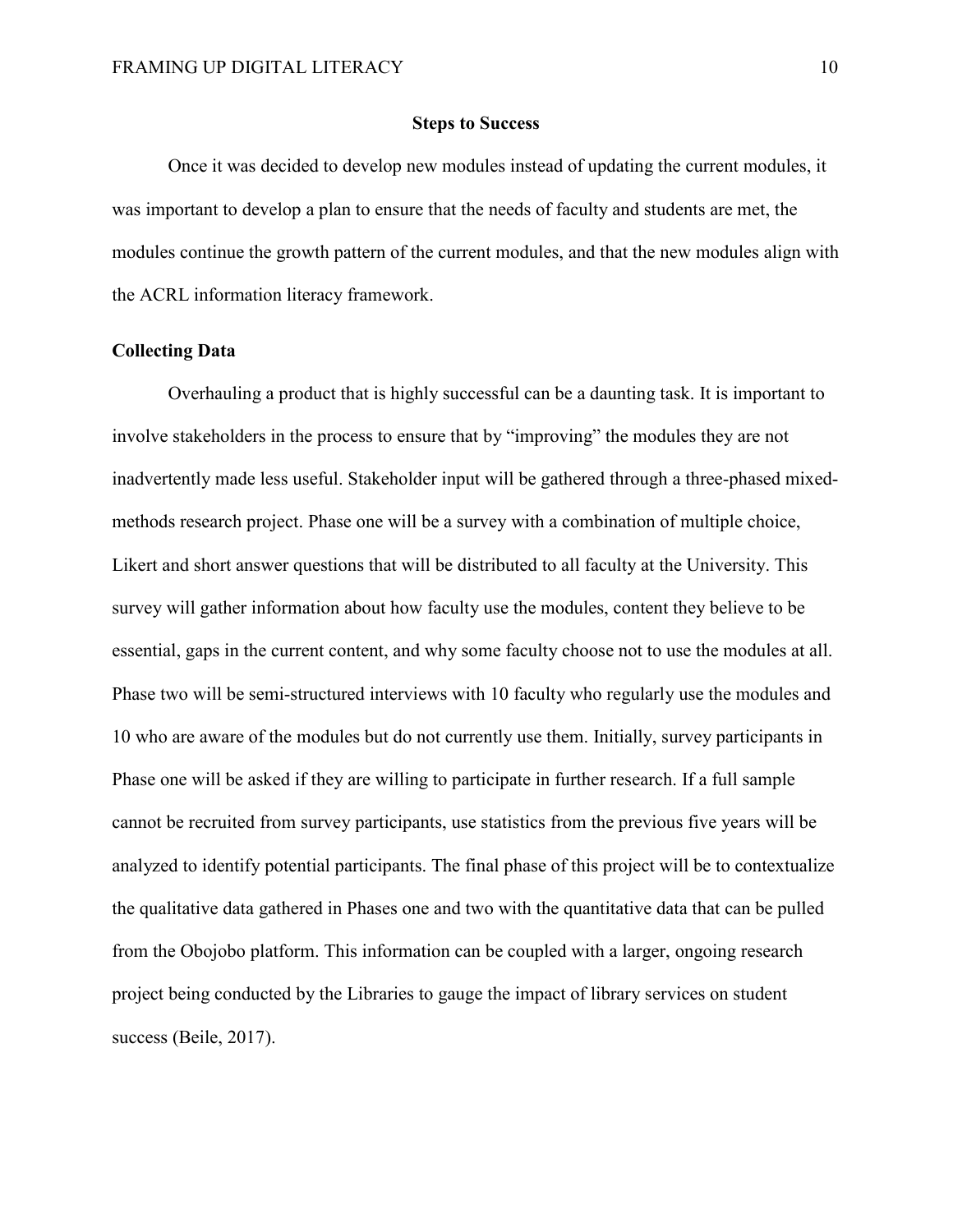Another research study in the planning stages involves analysis of the use of the modules by transfer students. Over 70% of new undergraduates come to the University as transfer students (UCF, Office of the Provost, n.d.), and ensuring their success is a priority for the University. The authors plan to analyze the performance of transfer students on the modules as compared to First Time in College (FTIC) student performance. The new online learning module platform, Obojobo Next, will include an option to have students complete a pre-test to identify which sections of each module they need to complete. Once the pre-test feature is implemented in Obojobo Next, transfer student scores on the pre-test can be compared to FTIC students, and learning gains between pre-test and assessment can be measured. This is just one of many research projects that will be possible in the coming years.

One of the barriers to reaching transfer students is that many of the students are not required to take the Strategies for Student Success or Composition II courses at UCF. Students are typically required to take the "Citing Sources" and "Avoiding Plagiarism" modules as part these courses. In an effort to reach more transfer students, the Library is partnering with the offices of Transfer and Transition Services and First Year Experience to incorporate these modules as tasks in the Transfer Student track of the First Year on Campus student engagement programming.

#### **Aligning with the ACRL Framework**

Currently, there are 12 modules offered covering a wide variety of topics. Aligning the new modules with the ACRL Framework will allow us to move from a checklist of skills to focus on ways of thinking about information and utilizing information. With this transition the number of modules needed can be reduced. The current goal for the new modules is to develop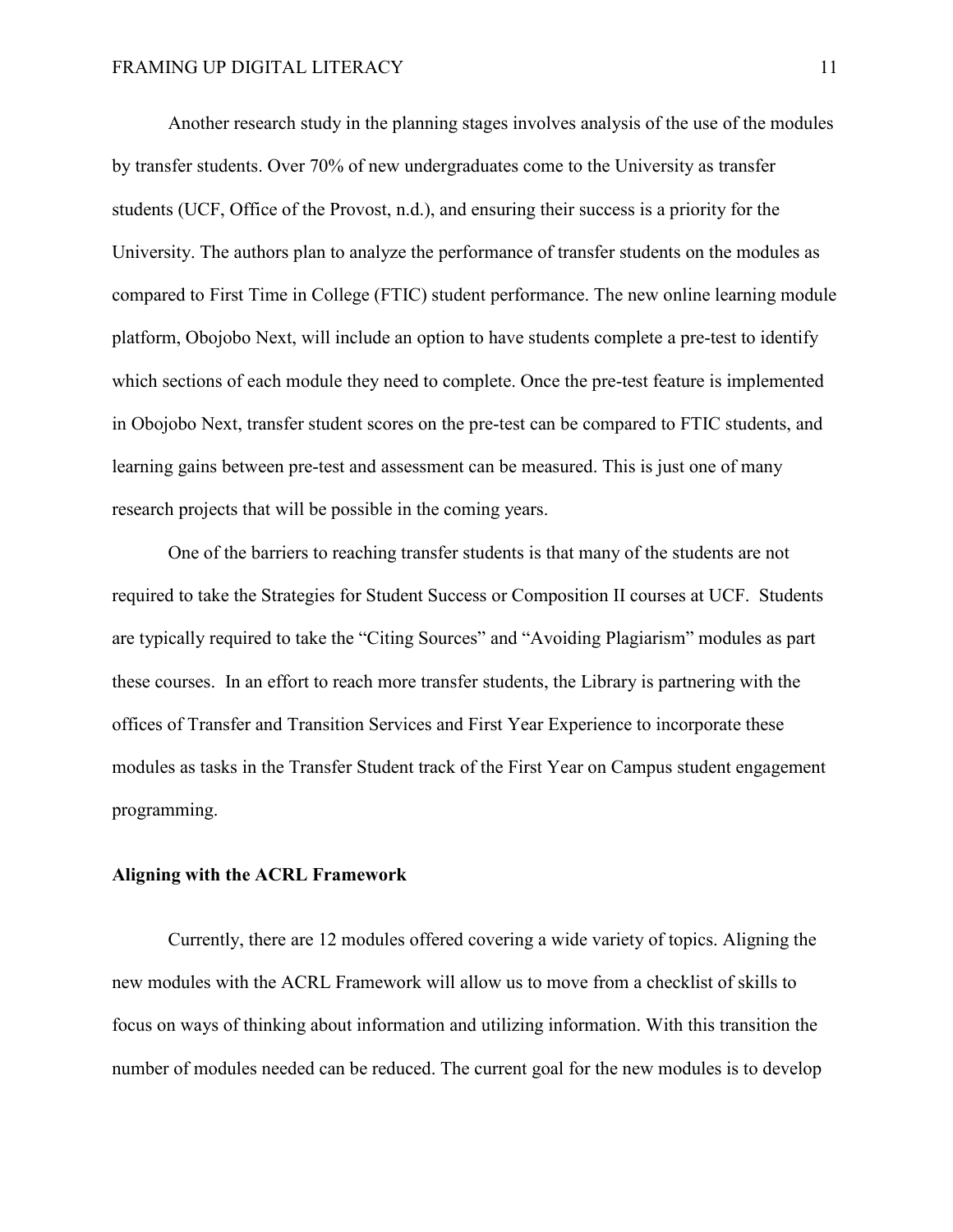#### FRAMING UP DIGITAL LITERACY 12

five core modules: Avoiding Plagiarism, Citing Sources, Introduction to Research, The Information Lifecycle, and Analyzing Research as Evidence. Avoiding Plagiarism and Citing Sources will be developed for the American Psychological Association style and the Modern Language Association style for a total of seven individual modules. The modules will be designed utilizing a problem-based framework that demonstrates how these skills will be applied in real life situations to increase the transferability of learned skills.

While the modules can be taken independently, they will be designed based on the idea that a student could take all of them and have a foundational understanding of the facets that influence information literacy. One way to ensure that the full spectrum of information literacy concepts are covered and learning objectives are met is to map the content to the ACRL framework. This is a helpful exercise at the individual module level and the program level. The first step is to identify the learning objectives of each proposed module. After that has been completed, the next step is to identify which frames are represented in the learning objectives for each module and which knowledge practices within those frames can be developed through the learning experience.

After the individual modules have been mapped to the ACRL Framework for Information Literacy, the next step is to combine the maps into a program map. This step allows the designer to identify any frames that are underrepresented in the program. Further, this step will allow the designer to ensure that a progression of knowledge practices is achieved as a student moves through the modules.

There are a number of ways to visually map the curriculum. One method is to create a matrix with the frames and knowledge practices listed horizontally across the top and the modules, including the learning objectives along the left-hand side. The knowledge practices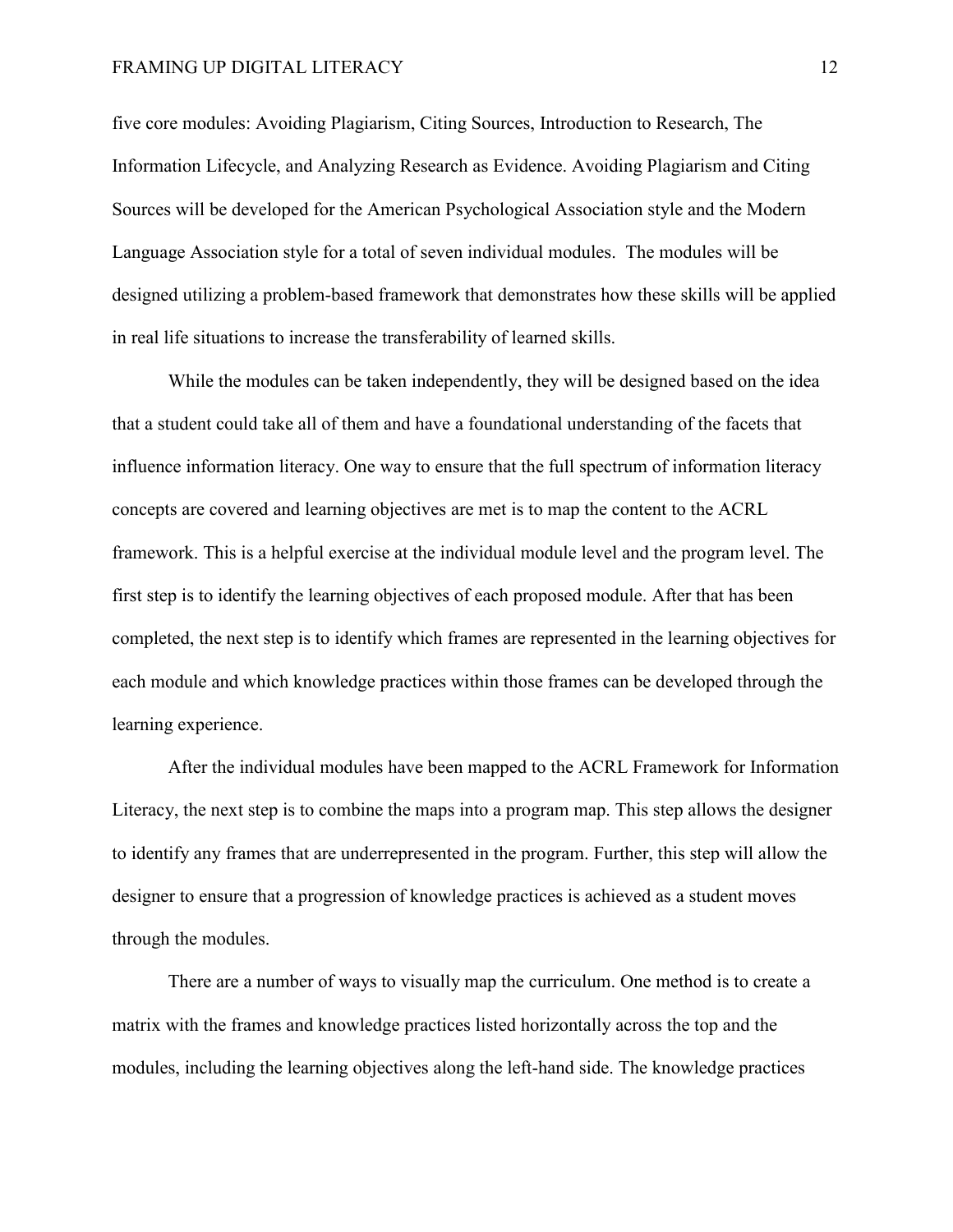could be color coded to represent the complexity of each concept. This would allow viewers to quickly identify the potential growth students can achieve as they move through the modules. See Appendix A in the supplementary materials for snapshots of a curriculum map and an individual module map.

#### **Conclusion**

With a highly-used but aging set of Information Literacy Modules in place, planning for updates is challenging but necessary. *The Framework for Information Literacy for Higher Education* is a good starting point, and clear goals are needed. Using the plans outlined in this article, the authors intend to redesign a set of modules for the 21<sup>st</sup> century learner that will build on the success of the original Information Literacy Modules at the University.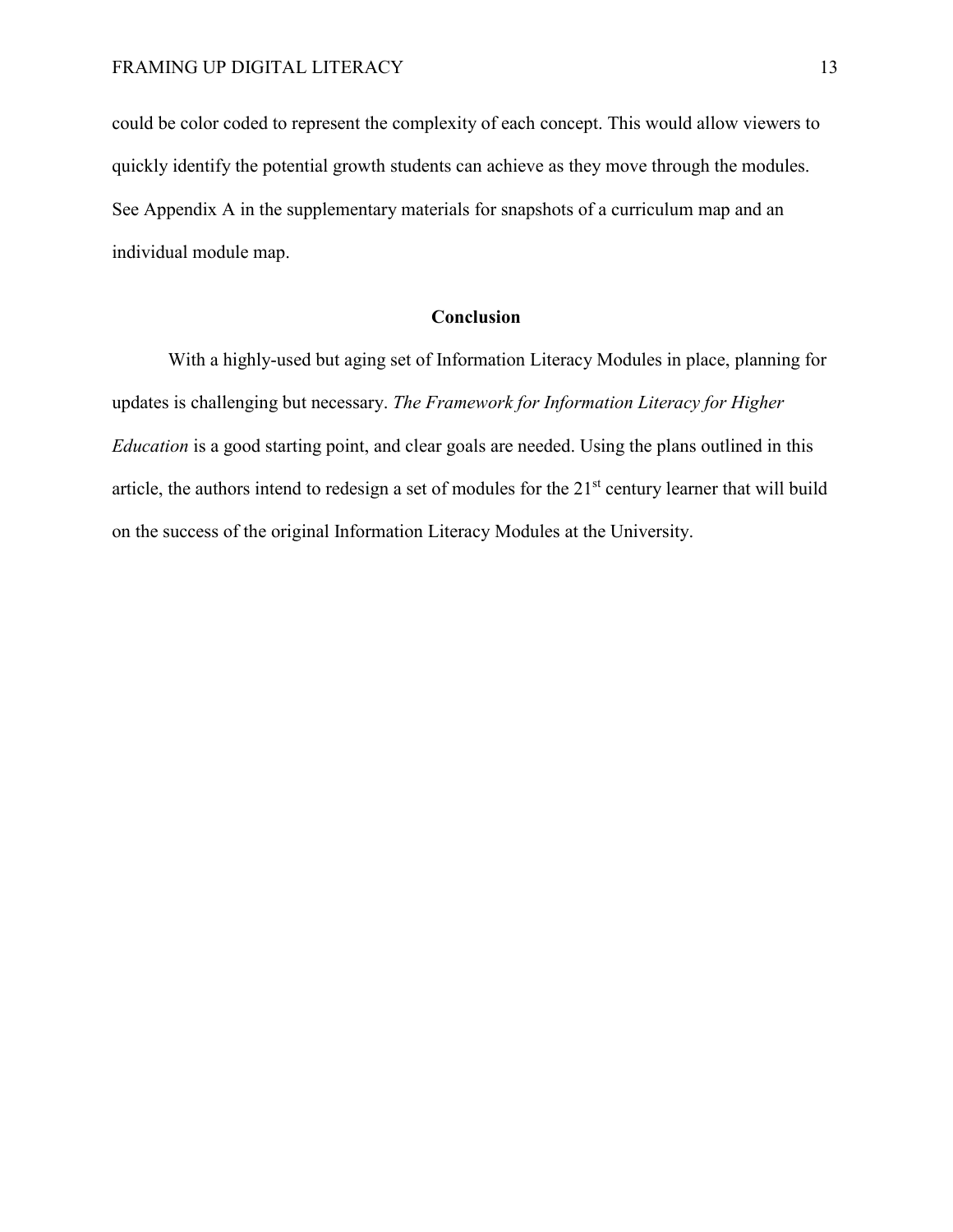#### **References**

- Association of College & Research Libraries (2000). *Information Literacy Competency Standards for Higher Education*. Retrieved from: <https://alair.ala.org/handle/11213/7668>
- American Library Association (2015). *Framework for Information Literacy for Higher Education*. Retrieved from:<http://www.ala.org/acrl/standards/ilframework>
- Beile, P. (2017, November 27). *The academic library's (potential) contribution to the learning analytics landscape*. Retrieved from: [https://er.educause.edu/blogs/2017/11/the](https://er.educause.edu/blogs/2017/11/the-academic-librarys-potential-contribution-to-the-learning-analytics-landscape)[academic-librarys-potential-contribution-to-the-learning-analytics-landscape](https://er.educause.edu/blogs/2017/11/the-academic-librarys-potential-contribution-to-the-learning-analytics-landscape)
- University of Central Florida. (2006, March). *What if? A foundation for information fluency: A quality enhancement plan for the University of Central Florida* [Report]. Retrieved from: [http://if.ucf.edu/if%20faculty/docs/ucf\\_qep\\_document.pdf](http://if.ucf.edu/if%20faculty/docs/ucf_qep_document.pdf)
- University of Central Florida. (2018). *Modules*. Retrieved from:

<https://infolit.ucf.edu/students/modules/>

University of Central Florida. (2017). *2016-2017 Enrollment.* Retrieved from:

<https://ikm.ucf.edu/facts-and-reports/enrollment-statistics/2016-17-enrollment/>

- University of Central Florida, Office of the Provost. (n.d.). *Foundations of Excellence Transfer Initiative*. Retrieved from:<https://provost.ucf.edu/foe/>
- Wiggins, G., & McTighe, J. (2004). *Understanding by Design*. Alexandria, VA: Association for Supervision and Curriculum Development.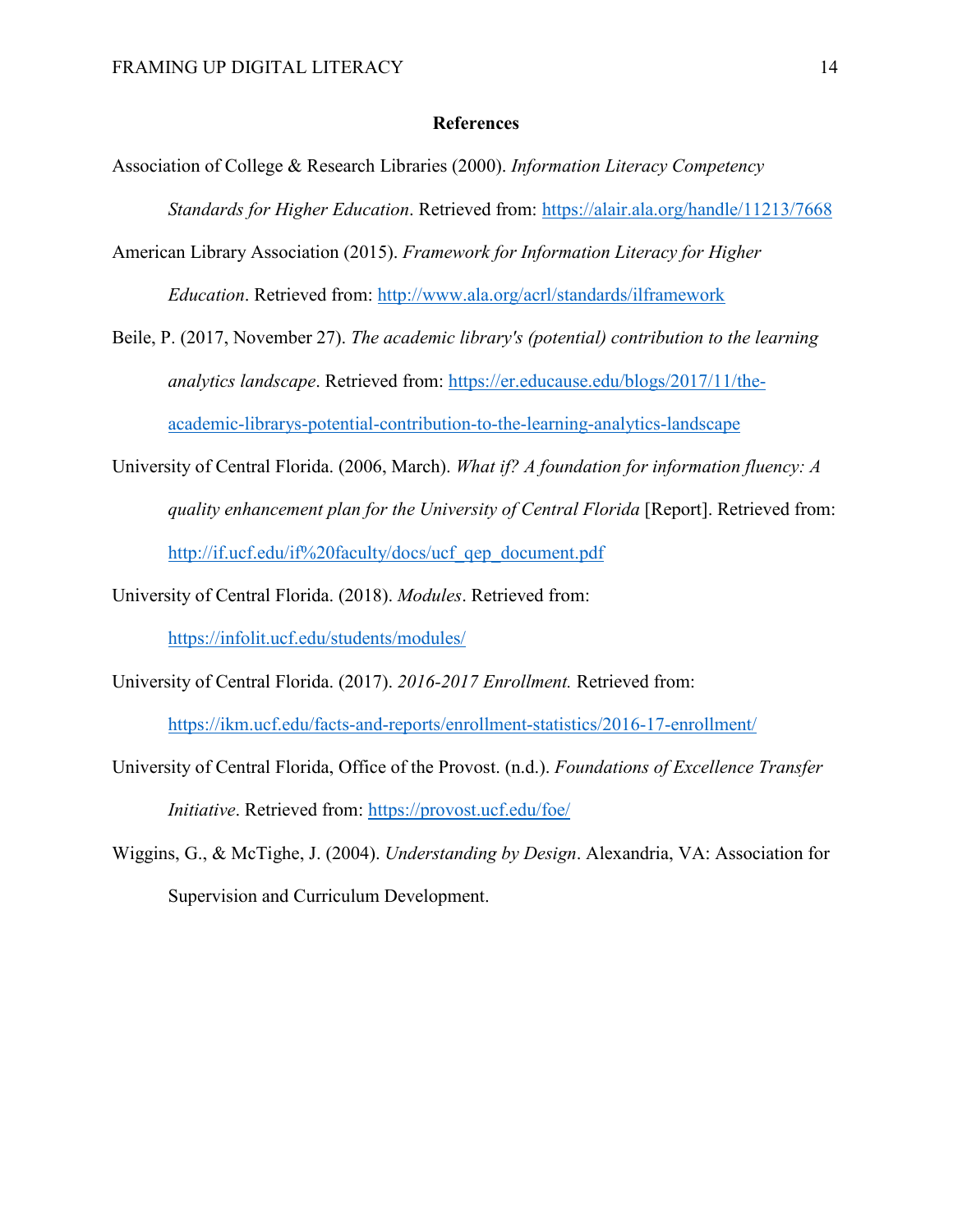# Curriculum Map to the ACRL Information Literacy Framework Appendix A: Curriculum and Module Content Mapping **Curriculum Map to the ACRL Information Literacy Framework** Appendix A: Curriculum and Module Content Mapping

|                      |                  |                             |                           |                  |                          |          |                   | Evidence     |
|----------------------|------------------|-----------------------------|---------------------------|------------------|--------------------------|----------|-------------------|--------------|
|                      |                  | ×                           |                           | ×                | ×                        | ×        |                   | Research as  |
|                      |                  |                             |                           |                  |                          |          |                   | Evaluating   |
|                      |                  |                             |                           |                  |                          |          |                   | Lifecycle    |
|                      | ×                |                             | ×                         | ×                |                          | ×        | ×                 | Information  |
|                      |                  |                             |                           |                  |                          |          |                   | <b>The</b>   |
|                      |                  |                             |                           |                  |                          |          |                   | to Research  |
|                      | ×                | ×                           |                           | ×                | ×                        | ×        | ×                 | Introduction |
|                      |                  |                             |                           |                  |                          |          |                   | Plagiarism   |
|                      | ×                | ×                           | $\boldsymbol{\mathsf{x}}$ |                  | ×                        | ×        | ×                 | Avoiding     |
|                      |                  |                             |                           |                  |                          |          |                   | Sources      |
|                      | ×                | ×                           | $\times$                  |                  |                          | ×        | ×                 | Citing       |
|                      | s of copyright   | construct                   | others                    |                  |                          |          |                   |              |
| underrepresented     | characteristic   | social                      | ideas of                  |                  |                          |          |                   |              |
| <b>Broups may be</b> | distinguishing   | legal and                   | original                  | mediums          | duripority               |          | authority sources |              |
| amd why some         | purpose and      | property is<br>$\mathbf{a}$ | to the                    | across           | specific                 | credible | types of          |              |
| moderstand how       | articulate the   | Intellectua                 | Give credit               | <b>Authority</b> | <b>Discipline</b>        | ldentify | Define            |              |
|                      | mation has value | Inton                       |                           |                  | Authority is constructed |          |                   |              |

Frames are represented here, because of Space constraints, but in a typical situation the map would include all six frames. Here is a snapshot of what a curriculum map would look like if you were evaluating the overall information literacy program. Only two of the Frames are represented here, because of Space constraints, but in a typical situation the map would include all six frames. Here is a snapshot of what a curriculum map would look like if you were evaluating the overall information literacy program. Only two of the